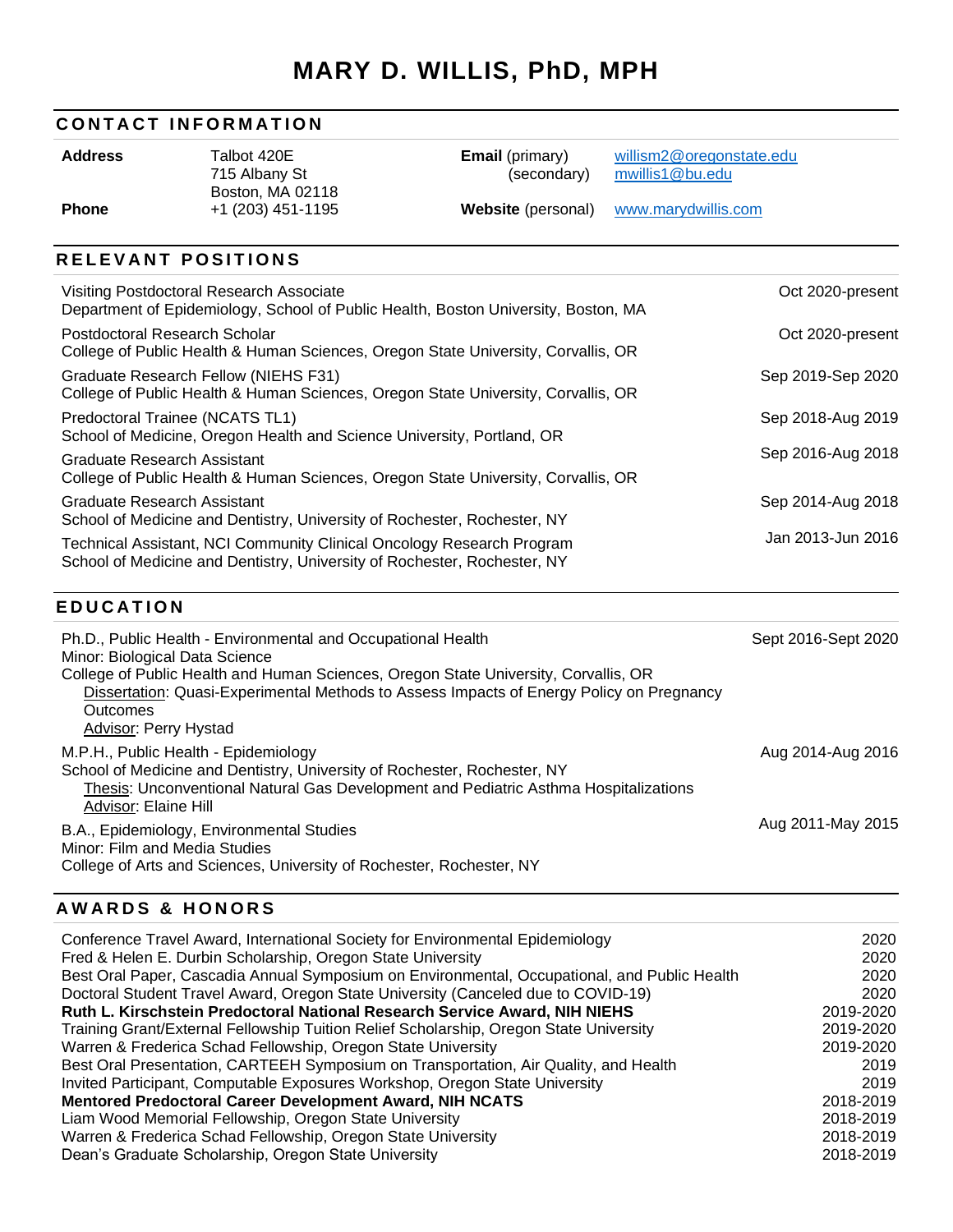Conference Travel Award, International Society for Environmental Epidemiology 2018 Workshop Scholarship for Deep Learning in Life Sciences, IBM & Oregon State University 2018 Best Oral Paper, Annual Semiahmoo Symposium on Environmental, Occupational and Public Health 2017 Liberty League All-Academic Team, Women's Rowing, University of Rochester 2015 Dean's Scholarship, University of Rochester 2011-2015

## **R E S E A R C H S U P P O R T**

| <b>Active Funding</b><br>1. Title: Impacts of Vehicle Emission Regulations and Local Congestion Policies on Birth<br>Outcomes Associated with Traffic Air Pollution<br>Project Number: HEI 4970, RFA 18-1, PI: Perry Hystad<br><b>Funder: Health Effects Institute</b><br>Role: Co-Investigator                                  | Apr 2020-Mar 2023 |
|----------------------------------------------------------------------------------------------------------------------------------------------------------------------------------------------------------------------------------------------------------------------------------------------------------------------------------|-------------------|
| <b>Pending Applications</b><br>1. Title: Influence of Oil and Gas Development on Couples' Reproductive Health: A<br><b>Preconception Cohort Study</b><br>Project Number: K99 ES033727, PI: Mary Willis<br>Funder: NIH National Institute of Environmental Health Sciences<br>Role: Principal Investigator                        | Sep 2021-Aug 2026 |
| <b>Completed Support</b><br>1. Title: Environmental Data Integration to Assess Impacts of Shale Gas Development on<br><b>Perinatal Health Outcomes and Childhood Cancers</b><br>Project Number: F31 ES029801, PI: Mary Willis<br>Funder: NIH National Institute of Environmental Health Sciences<br>Role: Principal Investigator | Sep 2019-Sep 2020 |
| 2. Title: Oregon Clinical and Translational Research Institute TL1 Program<br>Project Number: TL1 TR002371, MPI: Cynthia Morris & Allison Fryer<br><b>Funder: NIH National Center for Advancing Translational Sciences</b><br>Role: Predoctoral Trainee                                                                          | Sep 2018-Aug 2019 |

# **PEER - R E V I E W E D P U B L I C A T I O N S**

#### **Published Articles**

- 1. **Willis M**, Hill E, Boslett A, Kile M, Carozza S, Hystad P. Associations between Residential Proximity to Oil and Gas Drilling and Term Birth Weight and Small for Gestational Age Infants in Texas: A Difference-in-Differences Analysis. *Environ. Health Perspect*. 2021:129(7). DOI: 10.1289/EHP7678.
- 2. Denham A, **Willis M**, Croft D, Liu L, Hill E. Unconventional Natural Gas Development Associated with Acute Myocardial Infarction Hospitalizations and Mortality. *Environ. Res.* 2021: 195. DOI: 10.1016/j.envres.2021.110872.
- 3. **Willis M**, Hill E, Kile M, Carozza S, Hystad P. Assessing the Effectiveness of Vehicle Emission Regulations on Improving Perinatal Health: A Population-Based Accountability Study. *Int. J. Epidemiol.* 2021 Jan; 49(6): 1781- 1791. DOI: 10.1093/ije/dyaa137.
- 4. **Willis M**, Hystad P, Denham A, Hill E. Natural Gas Development, Flaring Practices, and Pediatric Asthma Hospitalizations from 2000 to 2010 in Texas, USA. *Int. J. Epidemiol.* 2021 Jan; 49(6): 1883-1897. DOI: 10.1093/ije/dyaa115.
- 5. Thessen AE, Grondin CJ, Kulkarni RD, Brander S, Truong L, Vasilevsky NA, Callahan TJ, Chan LE, Westra B, **Willis M**, Rothenberg SE, Jarabek AM, Burgoon L, Korrick SA, Haendel MA. Community Approaches for Integrating Environmental Exposures into Human Models of Disease. *Environ. Health Perspect.* 2020 Dec; 28(12):e125002. DOI: 10.1289/EHP7215.
- 6. Denham A, **Willis M**, Zavez A, Hill E. Unconventional Natural Gas Development and Hospitalizations: Evidence from Pennsylvania, United States, 2003–2014. *Public Health*. 2019 Mar; 1(168):17–25. DOI: 10.1016/j.puhe.2018.11.020
- 7. **Willis M**, Hystad P. Hazardous Air Pollutants and Adverse Birth Outcomes in Portland, Oregon. *Environ Epidemiol*. 2019 Feb; 3(1):e034. DOI: 10.1097/EE9.0000000000000034.
- 8. **Willis M**, Jusko T, Halterman J, Hill E. Unconventional Natural Gas Development and Pediatric Asthma Hospitalizations in Pennsylvania. *Environ. Res*. 2018; 166: 402-408. DOI: 10.1016/j.envres.2018.06.022.

## **Manuscripts Submitted & Under Review**

1. **Willis M**, Hill E, Kile M, Carozza S, Hystad P. Associations between Residential Proximity to Oil and Gas Extraction and Hypertensive Conditions during Pregnancy: A Difference-in-Differences Analysis in Texas, 1996-2009. Revise and resubmit at *Int. J. Epidemiol*.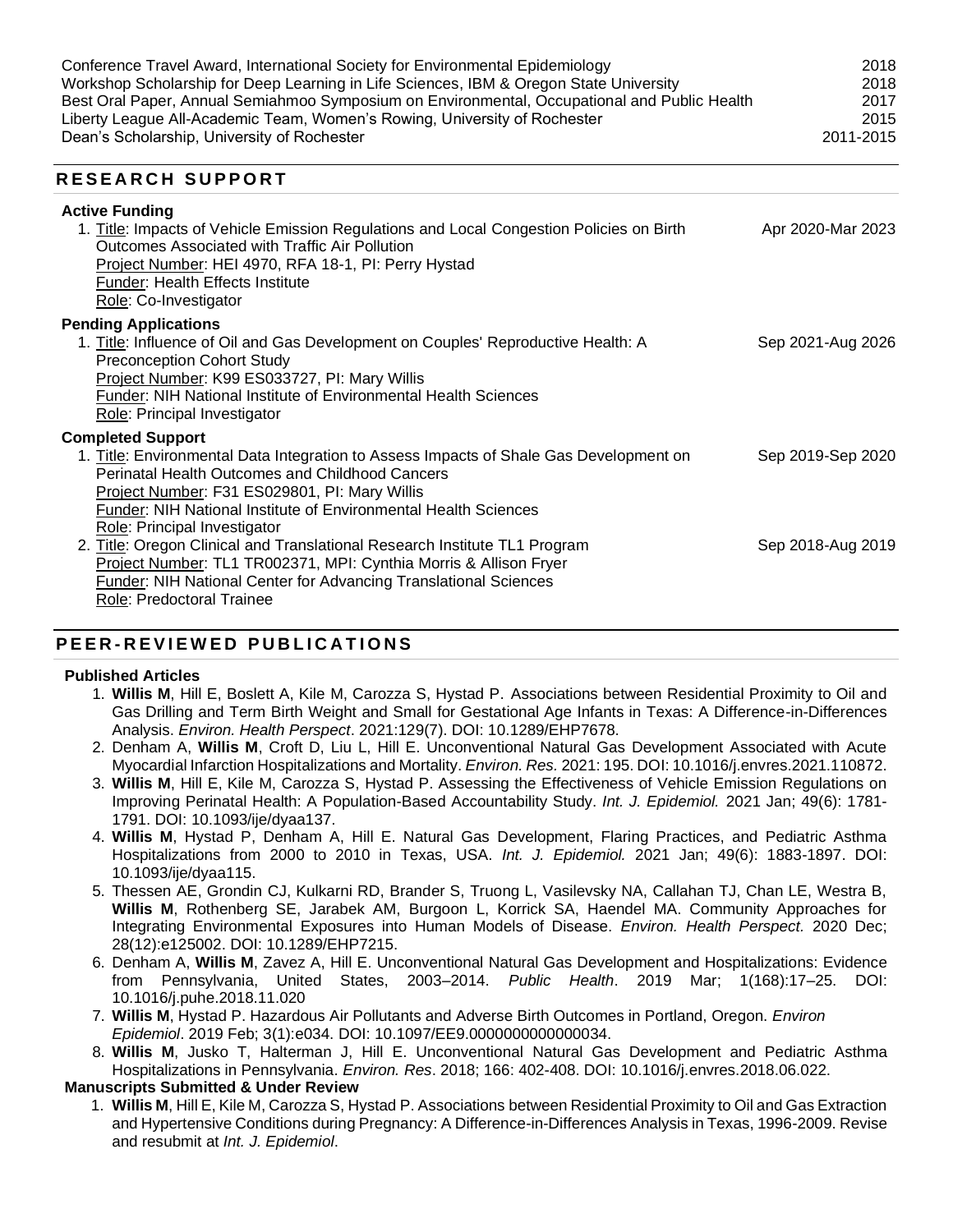- 2. Wesselink AK, Wang TR, Ketzel M, Mikkelsen EM, Brandt J, Khan J, Hertel O, Laursen ASD, Johannesen BR, **Willis M**, Levy JI, Rothman KJ, Sørensen HT, Wise LA, Hatch EE. Air Pollution and Fecundability: Results from a Danish Preconception Cohort Study. Revise and resubmit at *Paediatr. Perinat. Epidemiol.*
- 3. **Willis M**, Cushing L, Casey J. A Life Course Perspective on Gas Development: Is It Time to Move Gas to the Grave? Under review at *Epidemiology*.

## **Selected Analyses in Progress**

- 1. **Willis M**, Orta O, Hatch E, Wesselink A, Đoàn L, Kirwa K, Kaufman J, Rothman K, Wise L. A Prospective Cohort Study of Neighborhood Deprivation and Fecundability.
- 2. **Willis M**, Carozza S, Hystad P. Congenital Anomalies Associated with Oil and Gas Wells, Resource Extraction, and Produced Water: A Population-Based Retrospective Cohort Study in Texas, 1999-2009.
- 3. **Willis M**, Schrank D, Ritz B, Hill E, Hystad P. Associations between Traffic Congestion and Birth Outcomes: A Population-based Retrospective Cohort Study.

# **CONFERENCE & SYMPOSIA PRESENTATIONS**

#### **Selected Oral Presentations**

- 1. **Willis M**, Wesselink A, Hystad P, Kirwa K, Hatch E, Wise L. Residential Green Space and Fecundability in a North American Preconception Cohort Study. Annual Meeting of the Society for Epidemiologic Research, virtual due to COVID-19, June 23-25, 2021.
- 2. **Willis M**, Wesselink A, Hystad P, Kirwa K, Hatch E, Wise L. Residential Green Space and Fecundability in a North American Preconception Cohort Study. Annual Meeting for the Pediatric and Perinatal Epidemiologic Research, virtual due to COVID-19, June 21-22, 2021.
- 3. Hystad P, **Willis M**, Hill E. The TRANSIT Accountability Study: Preliminary Results & Methods to Assess Impacts of Local Congestion Programs on Pregnant Women in Texas. CARTEEH Symposium on Transportation, Air Quality, and Health, virtual due to COVID-19, May 18-20, 2021.
- 4. **Willis M**, Hill E, Boslett A, Kile M, Carozza S, Hystad P. Impacts of Exposure to Oil and Gas Drilling during Pregnancy on Markers of Intrauterine Growth Restriction among Term Infants: A Difference-in-Differences Analysis. Annual Meeting of the Society for Epidemiologic Research, virtual due to COVID-19, December 15-18, 2020.
- 5. **Willis M**. Shale Gas Development and Pediatric Asthma-related Hospitalizations in Texas. Annual Shale & Public Health Conference by the League of Women Voters of Pennsylvania, virtual due to COVID-19, November 17-18, 2020.
- 6. \***Willis M**, Hill E, Boslett A, Kile M, Carozza S, Hystad P. Associations between Exposure to Oil and Gas Drilling during Pregnancy and Term Birth Weight: A Difference-in-Differences Analysis. Annual Cascadia Symposium on Occupational, Environmental, and Population Health, Abbottsford, BC, January 9-10, 2020.
- 7. **Willis M**, Hill E, Kile M, Carozza S, Hystad P. Impact of Oil and Gas Drilling Activities on Small-for-Gestational-Age Infants in Texas: A Difference-in-Differences Analysis. Annual Meeting of the International Society for Environmental Epidemiology, Utrecht, The Netherlands, August 25-28, 2019.
- 8. **Willis M**, Hill E, Kile M, Carozza S, Hystad P. Impact of Regulatory Improvements to Traffic-related Air Pollution on Infant Health: Has Policy Made a Difference? Annual Meeting of the International Society for Environmental Epidemiology, Utrecht, The Netherlands, August 25-28, 2019.
- 9. **\*Willis M**, Hystad P. Cumulative Impact of Traffic-related Air Pollution Regulations on Term Birth Weight. CARTEEH Symposium on Transportation, Air Quality, and Health, Austin, TX, February 18-20, 2019.
- 10. **Willis M**. Impact of Traffic-related Air Pollution Regulations on Infant Health Outcomes. Annual Semiahmoo Symposium on Occupational, Environmental, and Population Health, Blaine, WA, January 10-11, 2019.
- 11. **Willis M**. Shale Gas Development and Pediatric Asthma-related Hospitalizations from 2000 to 2010 in Texas. Annual Cascadia Symposium on Occupational, Environmental, and Population Health, Abbottsford, BC, January 4-5, 2018.
- 12. \***Willis, M**. Unconventional Natural Gas Development and Pediatric Asthma-related Hospitalizations from 2003 to 2014 in Pennsylvania. Annual Semiahmoo Symposium on Occupational, Environmental, and Population Health, Blaine, WA, January 5-6, 2017.

#### *\* Awarded Best Student Oral Presentation*

#### **Selected Poster Presentations**

- 1. **Willis M**, Orta O, Hatch E, Wesselink A, Kirwa K, Kaufman J, Rothman K, Wise L. A Prospective Cohort Study of Neighborhood Deprivation and Fecundability. Annual Meeting of the International Society for Environmental Epidemiology, virtual due to COVID-19, August 23-26, 2021.
- 2. **Willis M**, Wesselink A, Hystad P, Kirwa K, Hatch E, Wise L. Associations between Residential Green Space and Fertility in a North American Preconception Cohort Study. Annual Meeting of the International Society for Environmental Epidemiology, virtual due to COVID-19, August 23-26, 2021.
- 3. **Willis M**, Volkin E, Campbell E, Hill E, Hystad P. Associations between Vehicle Miles Traveled and Ambient Air Pollution at Regulatory Monitoring Sites: A Natural Experiment using the COVID-19 Shutdown. Annual Meeting of the International Society for Environmental Epidemiology, virtual due to COVID-19, August 23-26, 2021.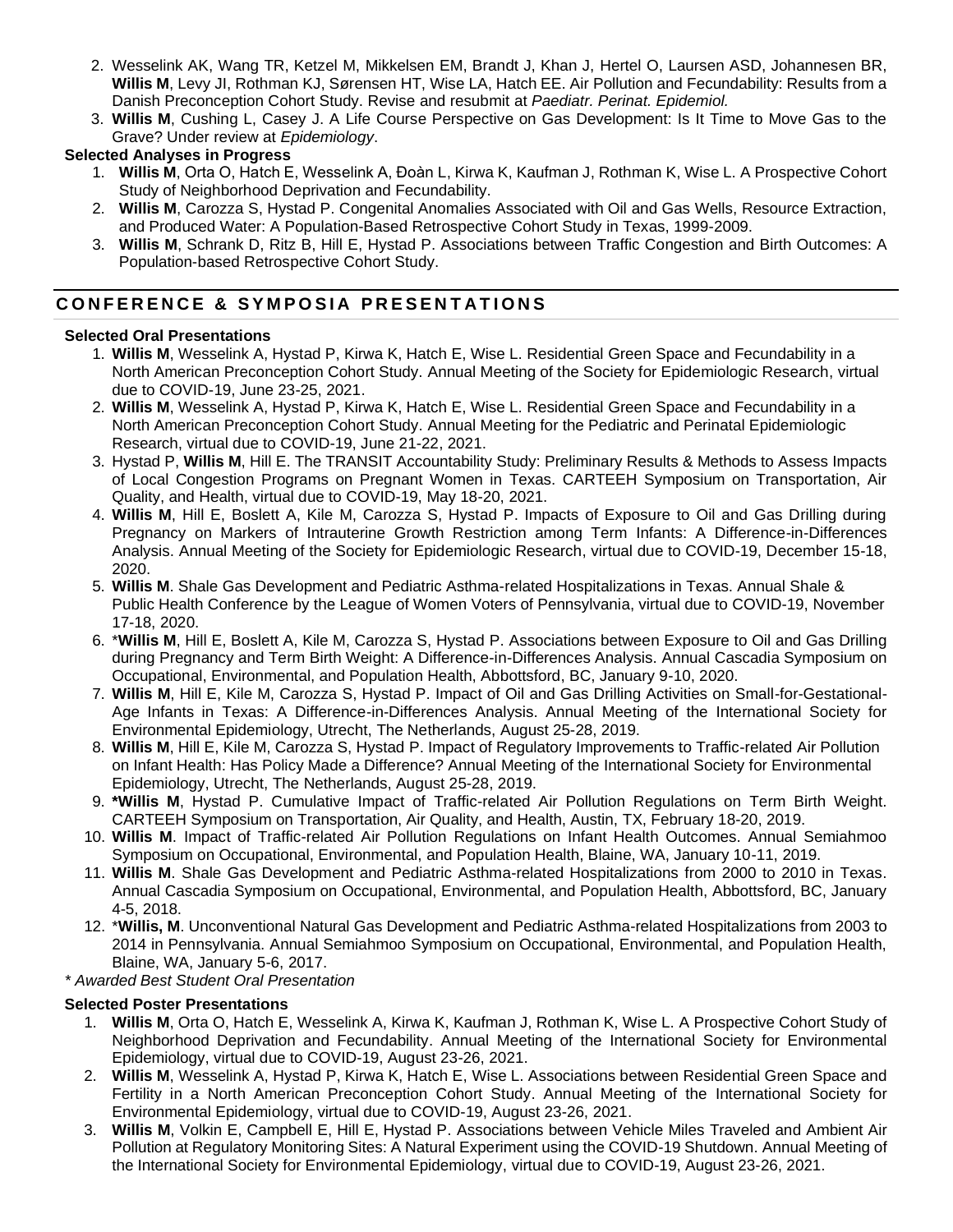- 4. **Willis M**, Hill E, Kile M, Carozza S, Hystad P. Assessing the Effectiveness of Vehicle Emission Regulations on Improving Perinatal Health: A Population-Based Accountability Study. Annual Meeting of the Society for Epidemiologic Research, virtual due to COVID-19, December 15-18, 2020.
- 5. **Willis M**, Hill E, Kile M, Carozza S, Hystad P. Associations between Exposure to Oil and Gas Drilling and Hypertensive Conditions during Pregnancy: A Difference-in-Differences Analysis. Annual Meeting of the Society for Pediatric and Perinatal Epidemiologic Research, virtual due to COVID-19, December 15, 2020.
- 6. **Willis M**, Hill E, Kile M, Carozza S, Hystad P. Associations between Exposure to Oil and Gas Extraction and Pregnancy-Related Hypertension: A Difference-in-Differences Analysis. Annual Conference of the International Society for Environmental Epidemiology, virtual due to COVID-19, August 24-27, 2020.
- 7. **Willis M**, Kile M, Carozza S, Hystad P. Congenital Anomalies Associated with Oil and Gas Drilling, Resource Extraction, and Water Production: A Population-Based Retrospective Cohort Analysis. Annual Conference of the International Society for Environmental Epidemiology, virtual due to COVID-19, August 24-27, 2020.
- 8. Hystad P, **Willis M**, Hill E, Larkin A, Molitor J, Ritz B, Perkinson D, Shrank D. The TRANSIT Accountability Study: Assessing Impacts of Vehicle Emission Regulations and Local Congestion Policies on Birth Outcomes in Texas. Health Effects Institute Annual Conference, Boston, MA, April 5-7, 2020. (Canceled due to COVID-19.)
- 9. **Willis M**, Hill E, Boslett A, Kile M, Carozza S, Hystad P. Environmental Data Integration to Assess the Impacts of Oil and Gas Drilling on Perinatal Health. Annual Environmental and Molecular Toxicology Research Day, Corvallis, OR, January 30, 2020.
- 10. **Willis M**, Larkin A, Hystad P, and the PURE Study Investigators. Global Patterns of Environmental Inequities within the Prospective Urban and Rural Epidemiology Study. Annual Semiahmoo Symposium on Occupational, Environmental, and Population Health, Blaine, WA, January 10-11, 2019.
- 11. **Willis M**, Long D, Sonne D, Kile M, Hill E, Hystad P. Propensity Score Matching in Environmental Epidemiology: A Systematic Review and Reporting Recommendations. Joint Annual Meeting of the International Society of Exposure Science and the International Society for Environmental Epidemiology, Ottawa, ON, August 26-30, 2018.
- 12. **Willis M**, Hystad P, Denham A, Hill E. Shale Gas Development, Natural Gas Flaring, and Pediatric Asthma Hospitalizations from 2000 to 2010 in Texas, USA. Joint Annual Meeting of the International Society of Exposure Science and the International Society for Environmental Epidemiology, Ottawa, ON, August 26-30, 2018.
- 13. **Willis M**, Jusko T, Halterman J, Hill E. Unconventional Natural Gas Development & Pediatric Asthma Hospitalizations: Evidence from Pennsylvania, USA. Population Association of America Annual Meeting, Denver, CO, April 26-28, 2018.

# **S E L E C T E D P R E S S**

Associated with: Willis M, Hystad P, Denham A, Hill E. Natural Gas Development, Flaring Practices, and Pediatric Asthma Hospitalizations from 2000 to 2010 in Texas, USA.

Shrogren, E. "In the Drill Zone, Children's Health Is Looking Bleak." *The Texas Observer* [Austin] 15 Jun 2021. https://www.texasobserver.org/in-the-drill-zone-childrens-health-is-looking-bleak/.

## **T E A C H I N G E X P E R I E N C E**

Workshop Teaching Assistant, Skills for Health And Research Professionals (SHARP) June 2021 Mailman School of Public Health, Columbia University, New York, NY

| Term        | <b>Course Title</b>                                                                                                            | <b>Students</b> | Role                  |
|-------------|--------------------------------------------------------------------------------------------------------------------------------|-----------------|-----------------------|
| Summer 2021 | Google Earth Engine Boot Camp: Methods for<br>Using Satellite and Geospatial Data for<br><b>Environmental Exposure Science</b> | 22              | Teaching<br>Assistant |
|             |                                                                                                                                |                 |                       |

Invited Guest Lecturer, Environmental Health Program Sept 2017-Sept 2020

College of Public Health and Human Sciences, Oregon State University, Corvallis, OR

| Term             | <b>Course</b>     | <b>Course Title</b>                     | <b>Lecture Title</b>                           |
|------------------|-------------------|-----------------------------------------|------------------------------------------------|
| Winter 2020      | H <sub>5</sub> 12 | Introduction to Environmental<br>Health | <b>Energy Production and Population Health</b> |
| Winter 2020      | H612              | Doctoral Seminar in Public Health:      | Predoctoral Grant Mechanisms, Writing          |
|                  |                   | <b>Research and Practice</b>            | Process, and Application Experiences           |
| Spring 2019      | H <sub>5</sub> 14 | Environment, Safety, and Health         | Impacts of Traffic-related Air Pollution       |
|                  |                   |                                         | Regulations on Infant Health                   |
| Winter 2019      | H612              | Doctoral Seminar in Public Health:      | Time Management Strategies for Doctoral        |
|                  |                   | <b>Research and Practice</b>            | <b>Students</b>                                |
| <b>Fall 2019</b> | H480              | Undergraduate Seminar in                | Applications of Environmental Research in      |
|                  |                   | <b>Environmental Health</b>             | <b>Consulting Positions/Internships</b>        |